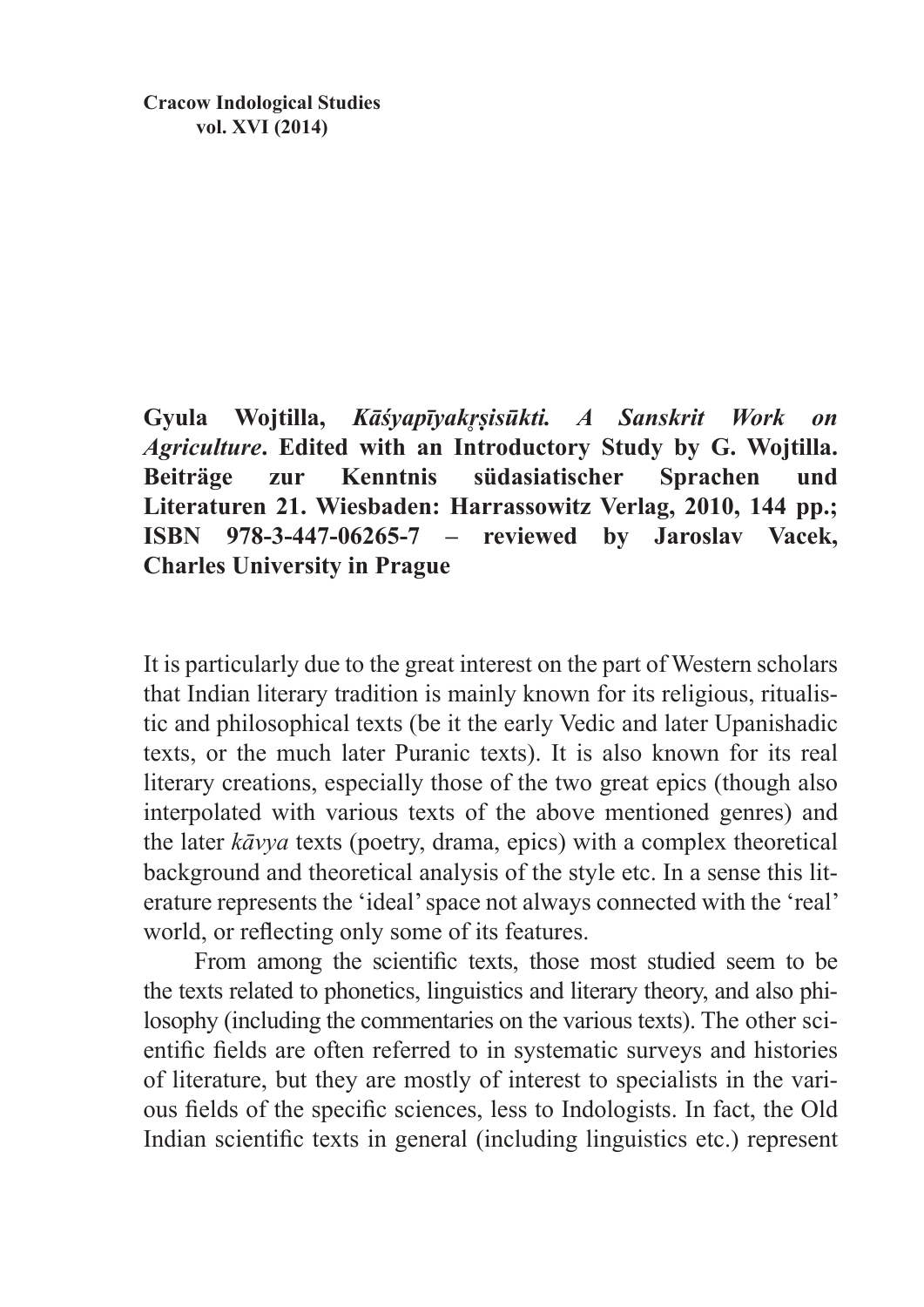an important and unique contribution of the Indian intellectual tradition to the general knowledge and understanding not only of the surrounding world, but of the whole universe, in which they were very much ahead of the rest of the ancient world.

In this context the edition prepared by G. Wojtilla is an important contribution to one very "down-to-earth" type of Indian 'intellectual' tradition, namely the description of agriculture. Besides the edition of the text (pp. 31–92), the work includes a systematic analysis of several important topics. The text has been ascribed to Kāśyapamuni and the author, his age and provenance are discussed in the Introduction (pp. 9–19). The text is not easy to date exactly, the proposed dates range within the second half of the  $1<sup>st</sup>$  Millennium A.D. (p. 11). Further G. Wojtilla analyzes the structure of the work, its language and style and summarizes the information about the sources (manuscripts, etc.; pp. 20ff.). Of particular importance is the Glossary of selected terms unattested or insufficiently recorded in Sanskrit dictionaries.

Some relevant information obtained from the text is analyzed in five Appendices (pp. 103–137), including information about the society of those times as seen in the text (Appendix One) and some aspects of agricultural technology and methods (including crop rotation, meteorology, manure, irrigation, agricultural tools etc.; AppendixTwo). Appendix Three touches upon the more 'metaphysical' aspects, such as the role of gods, ritual and worship. Appendix Four deals with what is 'edible or inedible' and Appendix Five contains a list of the names of plants, as they appear in the text, and their botanical identification.

Though this text is concerned with one 'practical' aspect of life, or perhaps exactly because it is so, it is also an important testimony to the language reflecting these various aspects and its special features. In fact, the vocabulary of this branch is in many ways very specific and betrays the influence of the pre-IA languages (cf. e.g. Southworth  $2005$ ; or M. Witzel 2006 with further references),<sup>1</sup> and in that

<sup>1</sup> Cf. in particular Franklin C. Southworth, 2005, *Linguistic archaeology of South Asia.* London: Routledge-Curzon (passim, and especially